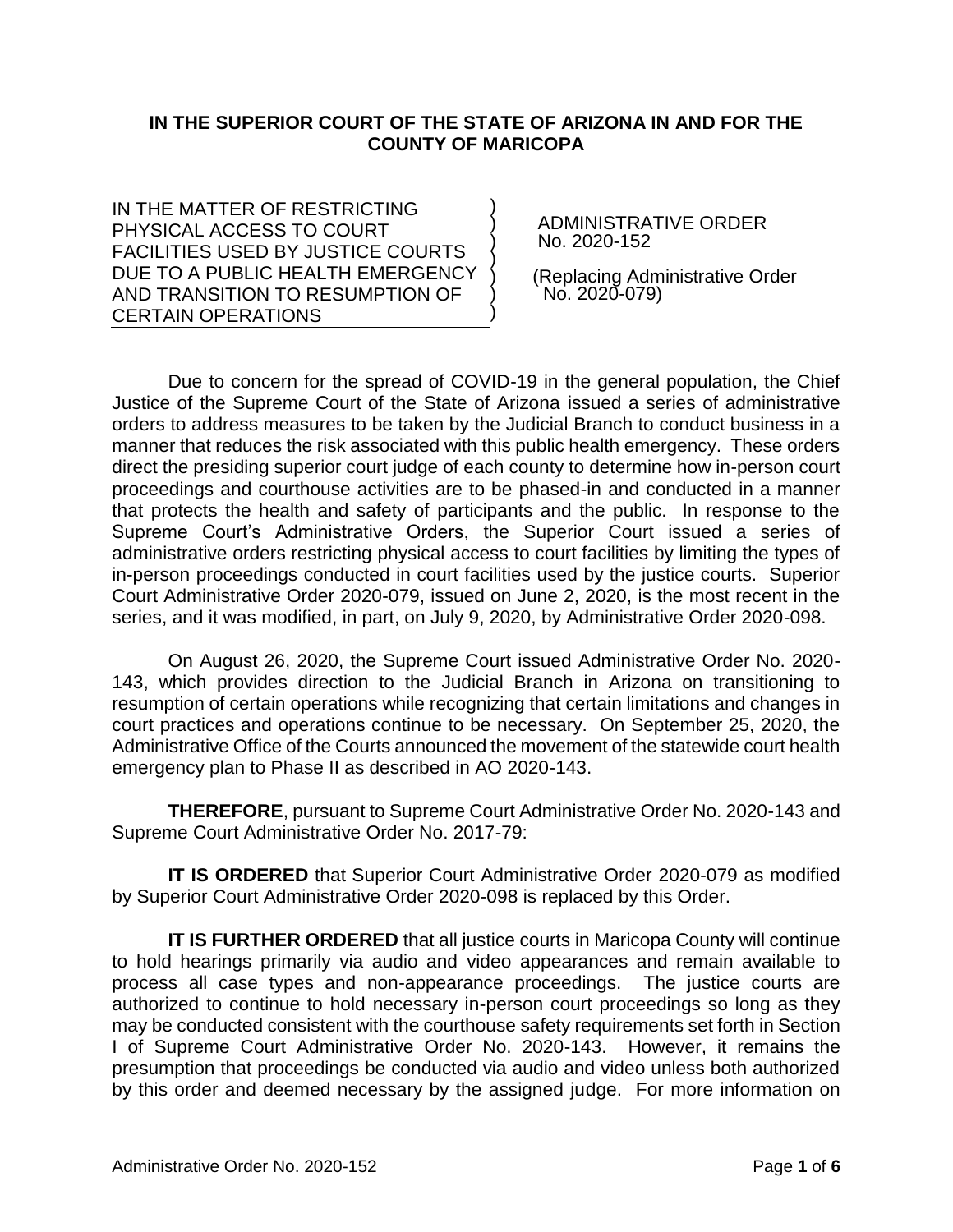operations of the justice courts for the duration of the public health emergency, please contact the assigned justice court. Contact information is available at: <http://justicecourts.maricopa.gov/Locations/index.aspx>

**IT IS FURTHER ORDERED** that the justice courts will continue to implement a staffing plan that allows for the continuity of court operations in the event a significant number of staff at a facility are required to self-quarantine due to exposure to the novel corona virus. The plan requires each fulltime justice court to designate two members of its staff to be available to be deployed by the Presiding Justice of the Peace to a justice court facility in the event of a staffing shortage due to a quarantine. The Presiding Justice of the Peace may communicate more detailed guidelines on how to implement this staffing plan.

**IT IS FURTHER ORDERED** the Presiding Judge of the Superior Court may grant contractors and other individuals access to any court facility.

**IT IS FURTHER ORDERED** that for the duration of this order, physical access to county buildings in which the justice courts are located in Maricopa County shall be restricted to attendance at in-person court hearings. This does not include court locations inside the Civic Center in Gilbert, Arizona. This restriction does not apply to employees of the Judicial Branch, employees of the Clerk of the Superior Court, employees of the Maricopa County Sherriff's Office or Maricopa County employees housed within a court building.

**IT IS FURTHER ORDERED** that attendance at any in-person event held pursuant to one of the limited exceptions below will be limited to parties, witnesses, victims, sheriff's deputies, detention officers, law enforcement officers, parents in juvenile delinquency matters, and lawyers, who are participating in the hearing or event.

**IT IS FURTHER ORDERED** that justice courts within Maricopa County are authorized to conduct jury trials, taking into consideration the physical space of individual courthouses and courtrooms. Each court shall employ appropriate social distancing and other measures necessary for the protection of jurors and other court participants and shall post on established court websites information describing protective measures taken.

**IT IS FURTHER ORDERED, through the end of Phase II of the Supreme Court's** operational plan, court documents are encouraged to be transmitted by email, fax, or mail to the assigned justice court. Exceptions will be made for emergency proceedings, evictions, change in release conditions, in-custody requests, protective orders, and similar emergency matters. Documents being submitted to the court under one of these exceptions may be placed in a drop box located outside of the court building if available.

**IT IS FURTHER ORDERED** that any person intending to be present at a court proceeding who has been diagnosed with COVID-19, has exposure to COVID-19, or has symptoms of COVID-19 as defined by the U.S. Center for Disease Control must contact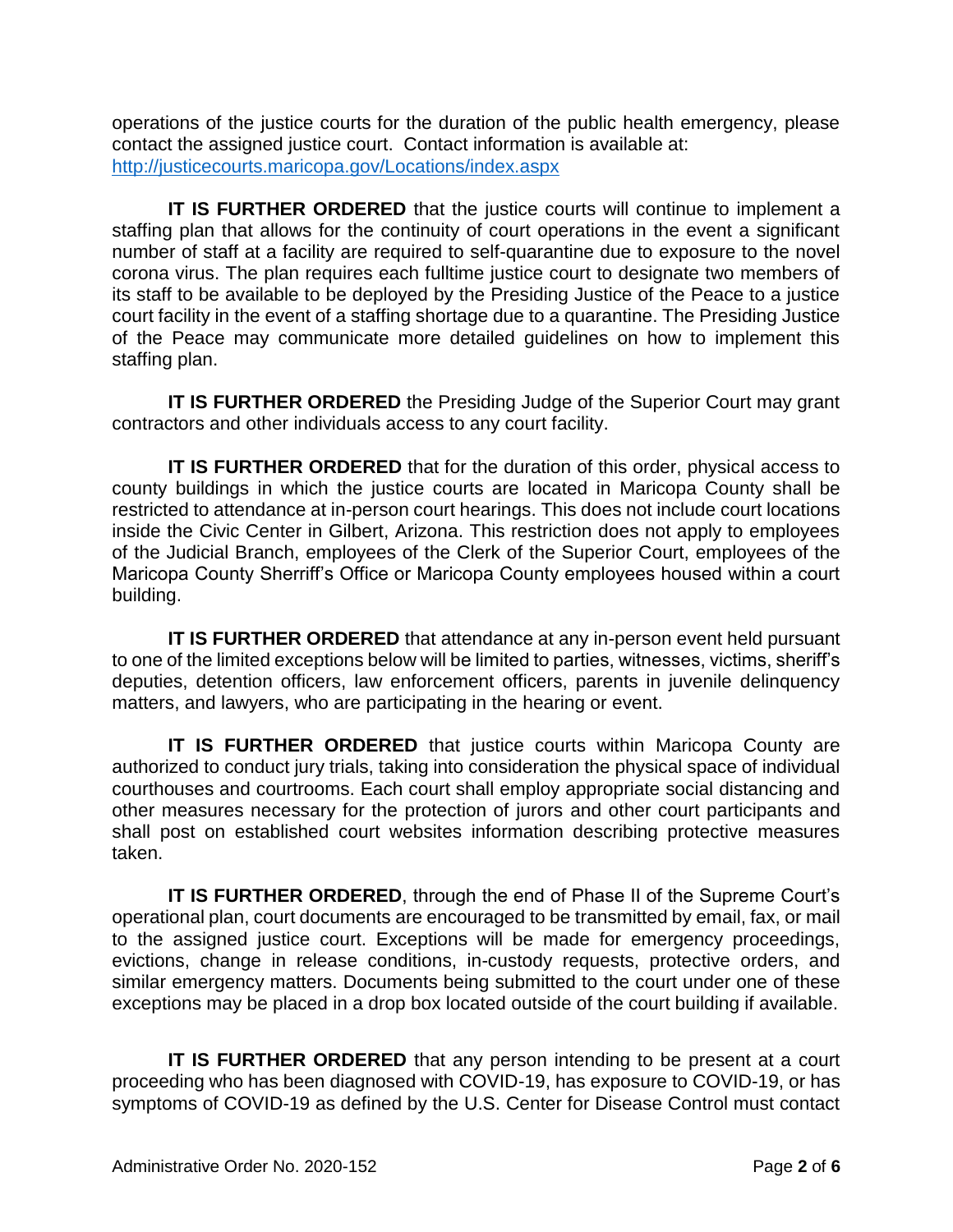the assigned justice court via telephone, fax, or email to arrange to appear telephonically, have their appearance waived, or have the proceeding reset.

**IT IS FURTHER ORDERED** that all justice court employees and judges shall wear a mask or face covering when they are in a court facility. The only exception is that when they are at their workspace, they may remove their mask or face covering if they are not required to interact with the public and they are more than six feet away from any other person. All judicial officers are encouraged to set a good example for the public and the staff. Justices of the Peace, as the hiring authority for their courts, are encouraged to lead by example in supporting all of the health screening protocols and face covering requirements.

**IT IS FURTHER ORDERED** that all other persons entering a justice court facility are required to wear a mask or face covering at all times that they are inside the facility. Any person who refuses to wear a mask or face covering as directed by court personnel will be denied access to the facility. If a participant is denied physical access to the courthouse for refusing to wear a face covering, the participant must contact the judge's staff to determine whether the person can participate in the proceeding using an audio or video connection.

**IT IS FURTHER ORDERED** that the public is subject to a health screening protocol upon entrance to a justice court facility, including having their body temperature taken. Any person who does not pass the health screening protocol shall be denied entrance into the facility.

**IT IS FURTHER ORDERED** that in addition to members of the public, all judicial officers, Justice Courts employees, Judicial Branch in Maricopa County employees, Maricopa County Clerk of Court employees, and all court partners who have security bypass privileges are subject to a health screening protocol upon entrance to a courthouse, including having their body temperature taken. Any person who does not pass the health screening protocol shall be denied entrance into the facility.

**IT IS FURTHER ORDERED** that during in-courtroom proceedings, the judge may authorize the temporary removal of masks or face coverings for purposes of witness testimony, defendant identification, making an appropriate record, or other reasons deemed necessary by the judicial officer provided that appropriate social distancing or other protective measures are followed. When allowing this exception, the judge shall ensure that other attendees remain protected through social distancing.

**IT IS FURTHER ORDERED** any in-person appearance may be converted to a telephonic or video appearance by order of any judicial officer of the assigned justice court, unless an in-person appearance is required by statute or the Arizona or United States Constitution.

**IT IS FURTHER ORDERED** that the justice courts are authorized to conduct inperson court proceedings as follows: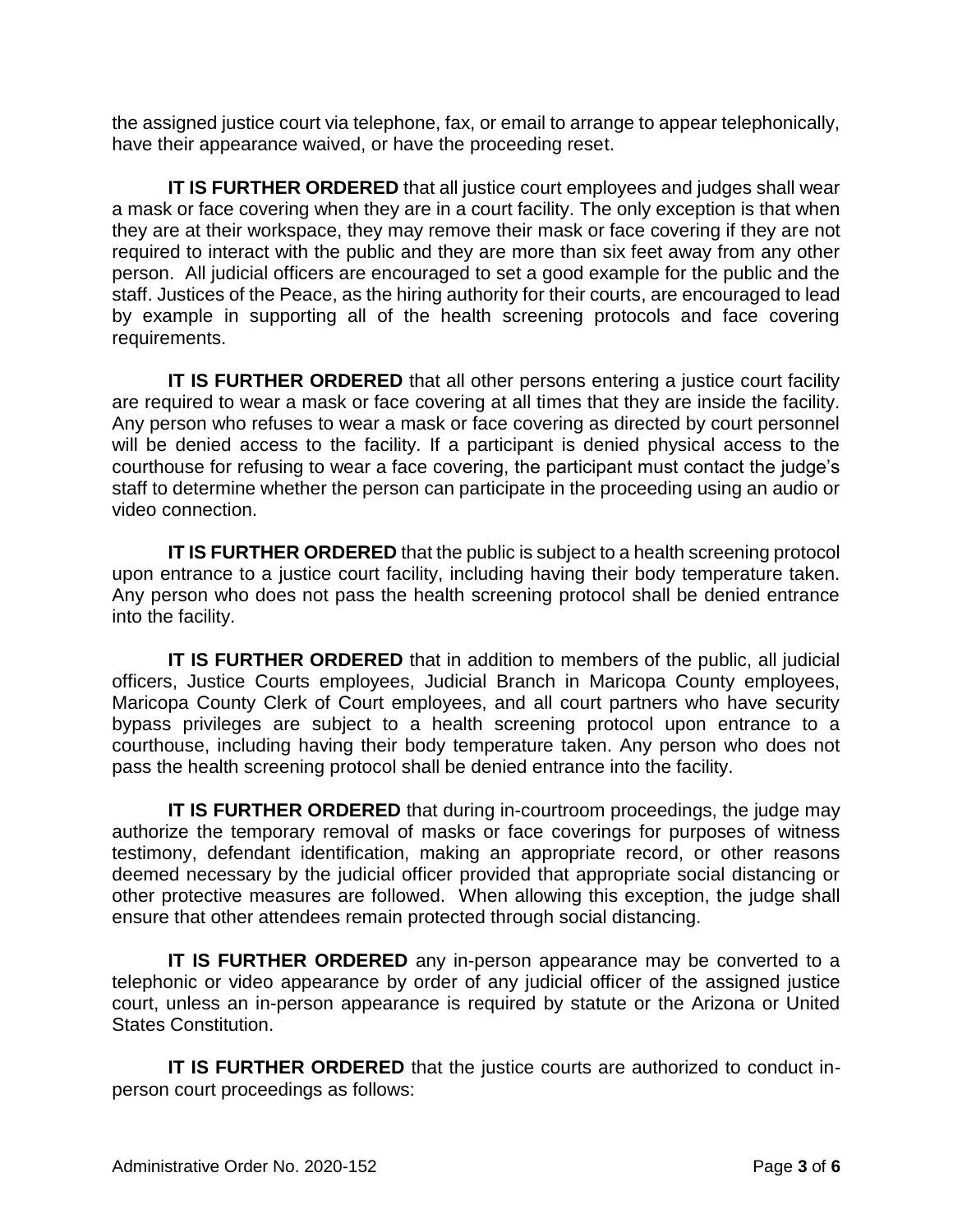## **CRIMINAL:**

**IT IS ORDERED** that defendants may enter not-quilty pleas by mail and then receive notice of a court date by mail as provided in Rule 14.2(c) of the Arizona Rules of Criminal Procedure. Courts are to provide out-of-custody defendants a waiver of counsel form by mail, if applicable.

**IT IS FURTHER ORDERED** that pretrial conferences are to be conducted through audio and video conferencing, unless the defendant is in-custody.

**IT IS FURTHER ORDERED** that final trial management conferences may only be held in-person in cases where a firm trial date has been set and one of the purposes of the conference is to review safety protocols to be followed during the trial.

**IT IS FURTHER ORDERED** that change of plea proceedings are to be conducted through audio and video conferencing to the broadest extent possible. The judge may direct defendants to report in-person and enter the court facility by a date certain to be fingerprinted by staff following the change of plea proceeding if other arrangements for fingerprinting cannot be arranged. If a court determines that a defendant is to appear inperson for a change of plea proceeding, the court should consider limiting the presence of other participants in the courtroom by having them appear through the use of audio and video conferencing.

**IT IS FURTHER ORDERED** that all in-custody defendants be seen through the use of the Video Arraignment Center for all pre-trial matters, including initial appearances, release hearings, and sentencings, unless otherwise directed by the court.

#### **JUVENILE:**

**IT IS ORDERED** that matters filed against a juvenile in the justice courts are to be processed in accordance with the applicable legal authorities under the direction of the assigned justice court so as to encourage limited in-person proceedings.

### **CIVIL:**

**IT IS FURTHER ORDERED** that court proceedings in civil matters, including trials to the bench, are to be conducted via audio and video unless an in-person proceeding is deemed necessary by the assigned judge and this should be done only on a case by case basis.

**IT IS FURTHER ORDERED** that eviction/forcible detainer cases are to be conducted via audio and video unless an in-person proceeding is deemed necessary by the assigned judge and this should be done only on a case by case bases. An individual seeking an eviction/forcible detainer, alleging an irreparable and immediate breach may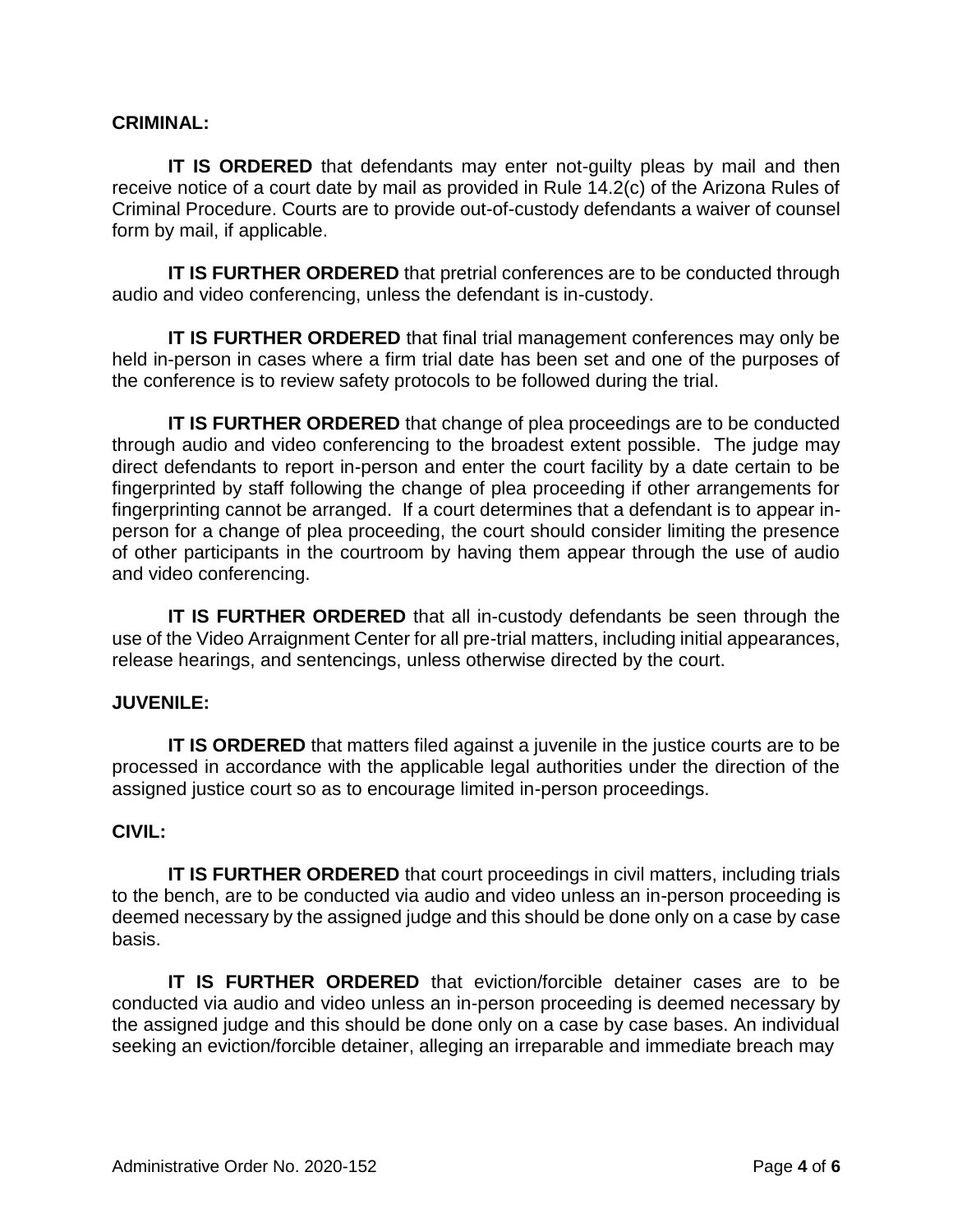contact the assigned justice court to request an emergency telephonic hearing date. The summons must provide notice to the defendant of the ability to appear at the hearing telephonically.

**IT IS FURTHER ORDERED** that any debtor requesting a hearing on a writ of garnishment may file an "Emergency Request for Hearing" with the assigned justice court.

**IT IS FURTHER ORDERED** that any judgment creditor seeking a judgment against a garnishee or an order of continuing lien may either mail, fax, or email the application to the assigned court or use drop boxes, housed at the assigned justice court, if available.

# **PROTECTIVE ORDERS:**

**IT IS FURTHER ORDERED** that any individual seeking an order of protection, an injunction against harassment, or an injunction against workplace harassment may complete a petition through AZPOINT at <https://azpoint.azcourts.gov/> and may file a petition for such relief by calling the justice court and providing the confirmation number assigned in AZPOINT. Any contested hearings will be conducted as directed by further court order. Such hearings may be conducted in-person, telephonically, or through video conferencing.

#### **WEDDINGS:**

**IT IS FURTHER ORDERED** that a judge may perform a ceremony inside a court facility so long as the number of people is limited to the marrying couple, up to 8 witnesses, plus the judge, so long as social distancing requirements can be maintained. The couple should first contact the justice court by telephone to confirm that marriage licenses are issued at that location before coming to the court. This does not preclude a wedding ceremony with more people in attendance from being performed on the outside grounds of a court building.

**IT IS FURTHER ORDERED** that the total number of persons allowed to gather in a lobby area while waiting for weddings is limited to 30 people, if the lobby area may safely accommodate that number of individuals while considering the social distancing requirements.

## **OTHER:**

**IT IS FURTHER ORDERED** that prior to any justice court physically closing its doors to the public, the Justice of the Peace for that court will first confer with the Presiding Judge of Superior Court.

**IT IS FURTHER ORDERED** that Justices of the Peace may allow their staff to remove from the facility papers on file with the court in order to allow the staff to work from home during this public health emergency. The Justice of the Peace should provide instructions to their staff to ensure that access to the documents are appropriately limited